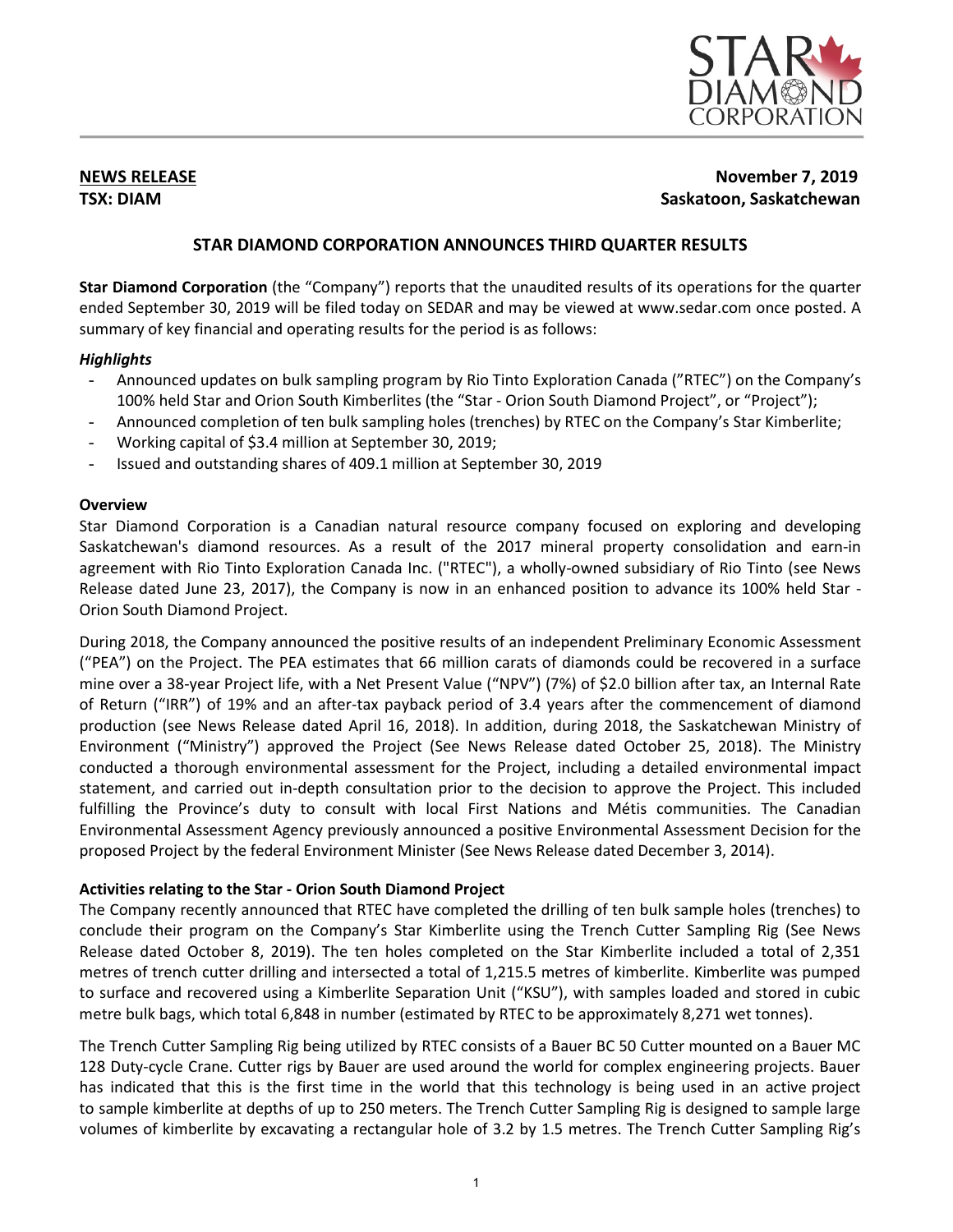cutter head has been designed to excavate kimberlite fragments of up to 80 millimetres in diameter, which are then pumped in a slurry to the surface to a KSU. The KSU has been designed to recover kimberlite fragments between 80 and 0.85 millimetres from the Trench Cutter Sampling Rig slurry. The Trench Cutter Sampling Rig and associated KSU have been designed by RTEC to minimize diamond breakage during sample excavation, washing and bagging. This well washed kimberlite material will help ensure optimal performance of RTEC's onsite Bulk Sample Plant ("BSP"), which is now at an advanced stage of construction. This on-site BSP uses a modern flow-sheet and the latest X-ray transmission ("XRT") sorting technology to ensure any large diamonds present (up to 25 millimetres) are recovered with minimal breakage. Final diamond recovery from the concentrate produced by the on-site BSP is to be conducted by RTEC at a secure off-site facility.

### **Quarterly results**

For the quarter ended September 30, 2019, the Company recorded a net loss of \$0.8 million or \$0.00 per share (basic and fully diluted) compared to a net loss of \$1.0 million or \$0.00 per share for the same period in 2018. The losses during the quarters ended September 30, 2019 and 2018 were due to operating costs and exploration and evaluation expenditures incurred by the Company.

# **Year to date results**

For the nine months ended September 30, 2019, the Company recorded a net loss of \$3.2 million or \$0.01 per share compared to a net loss of \$3.5 million or \$0.01 per share for the same period in 2018. The losses during the nine month periods ended September 30, 2019 and 2018 were primarily due to ongoing operating costs and exploration and evaluation expenditures incurred by the Company exceeding interest and other income earned. Exploration and evaluation expenditures incurred during the nine months ended September 30, 2019 primarily related to geological and metallurgical investigations and test work for the Project as well as other costs associated with the Project.

|                                                                | As at         | As at        |
|----------------------------------------------------------------|---------------|--------------|
| <b>Condensed Consolidated Statements of Financial Position</b> | September 30, | December 31, |
|                                                                | 2018          | 2018         |
| Current assets                                                 | 3.5 M         | 2.9 M        |
| Exploration and evaluation, capital and other assets           | 67.7 M        | 67.5 M       |
| <b>Current liabilities</b>                                     | $0.1$ M       | $0.3$ M      |
| Non-current liabilities                                        | $1.6$ M       | 1.3 M        |
| Shareholders' equity                                           | 69.5 M        | 68.8 M       |

### **Selected financial highlights include:**

| <b>Condensed Consolidated Statements of Loss</b>      | <b>Three Months</b><br>Ended<br>September 30,<br>2019 | <b>Three Months</b><br>Ended<br>September 30,<br>2018 | <b>Nine Months</b><br><b>Ended</b><br>September 30,<br>2019 | <b>Nine Months</b><br>Ended<br>September 30,<br>2018 |
|-------------------------------------------------------|-------------------------------------------------------|-------------------------------------------------------|-------------------------------------------------------------|------------------------------------------------------|
| Interest and other income                             | $0.0\,$ M                                             | 0.0 M<br>S                                            | $0.0\,$ M                                                   | $0.1 \, M$                                           |
| Expenses                                              | $0.8$ M                                               | 1.0 M                                                 | $3.2 \, M$                                                  | $3.7 \text{ M}$                                      |
| Flow-through premium recognized in income             | $0.0\,$ M                                             | $0.1$ M                                               | $0.0\,$ M                                                   | $0.2$ M                                              |
| Investment in Wescan Goldfields Inc.                  | 0.0 M                                                 | $(0.1)$ M                                             | $0.0\,$ M                                                   | $(0.1)$ M                                            |
| Net loss for the period                               | $0.8$ M                                               | 1.0 M                                                 | $3.2 \, M$                                                  | $3.5$ M                                              |
| Net loss per share for the period (basic and diluted) | 0.00                                                  | 0.00                                                  | 0.01                                                        | 0.01                                                 |

| <b>Condensed Consolidated Statements of Cash Flows</b> | <b>Nine Months</b><br>Ended<br>September 30,<br>2019 | <b>Nine Months</b><br><b>Ended</b><br>September 30,<br>2018 |
|--------------------------------------------------------|------------------------------------------------------|-------------------------------------------------------------|
| Cash flows from operating activities                   | \$ (2.2) M\$                                         | \$ (2.4) M\$                                                |
| Cash flows from investing activities                   | $0.0\,$ M                                            | $(0.1)$ M                                                   |
| Cash flows from financing activities                   | 2.7 <sub>M</sub>                                     | $0.1$ M                                                     |
| Net increase (decrease) in cash                        | 0.5 M                                                | (2.4) M                                                     |
| Cash - beginning of period                             | $2.8$ M                                              | 4.0 M                                                       |
| $Cash - end of period$                                 | $3.3 \, M$                                           | 1.6 M                                                       |